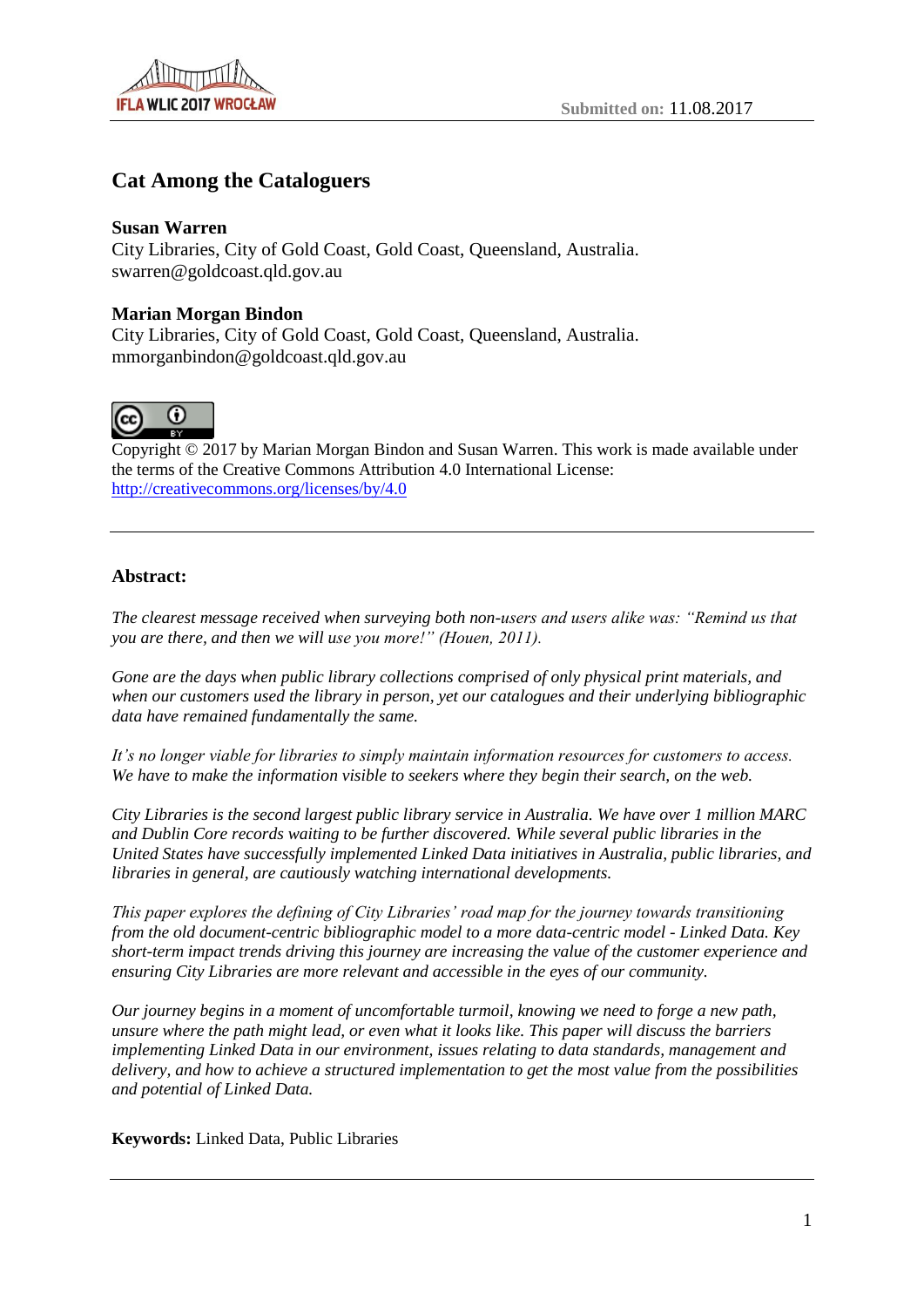The Gold Coast is a metropolitan region south of Brisbane on Australia's east coast. Situated in South East Queensland, the Gold Coast stretches along 57 kilometres of coastline and is currently home to over half a million people. Beyond the city's beautiful beaches are vast, sub-tropical rainforests with breathtaking scenery. The Gold Coast is Australia's premier tourist destination, welcoming close to 12 million visitors each year. Gold Coast is the sixth-largest city in Australia, making it the largest non-capital city.

The city's public library service is Australia's second largest, comprising of a network of 12 branch libraries, one mobile library, a local studies library, and a corporate library. Gold Coasters love their libraries. Our libraries are a highly popular, visible and valued by the community. We have 253,000 registered borrowers and approximately 3 million physical and 2,472,561virtual library visitors every year. City of Gold Coast Libraries deliver on Council's aspirations to provide a leading edge library service which meets the changing informational, informal learning, recreational, and cultural needs of our resilient and socially inclusive community.

The city's usage and uptake of online technologies is above the Australian national average with 83% of Gold Coast homes having an Internet connection (Australian Bureau of Statistics, 2017). In addition, City Library customers have the highest download rates of digital magazines in Australia through a multi-platform distribution subscription service. We recognise the future of libraries lies with our customers online and meeting these expectations has led us to linked data.

### **Linked data motivation**

The purpose and perceived benefits of linked data have been widely discussed in academic literature. There is an abundance of information and discussion on linked data frameworks, schemas, and mapping data. However, most libraries need to articulate a specific local business case, the 'why' for implementation before their organisation is prepared to invest in new technologies. It is important for every library to understand its own unique context and motivations for moving to linked data.

The purpose of linked data is facilitating the re-usability, cross-linking, integration and sharing of data (Berners-Lee, 2009, 2010; W3C, 2011). Published literature and general discussion on the motivation for public libraries to move to linked data points to the perceived benefits to community, and increased exposure to resources and content as the major drivers. Our city's vision is to be an active digital city, and City Libraries' business objectives are to reach, engage and connect with new communities and to have discoverable and accessible collections. This vision and strategy underpins our decision to investigate linked open data with the primary goal to expose our records through Web searches, the first place our customers turn to when searching for information.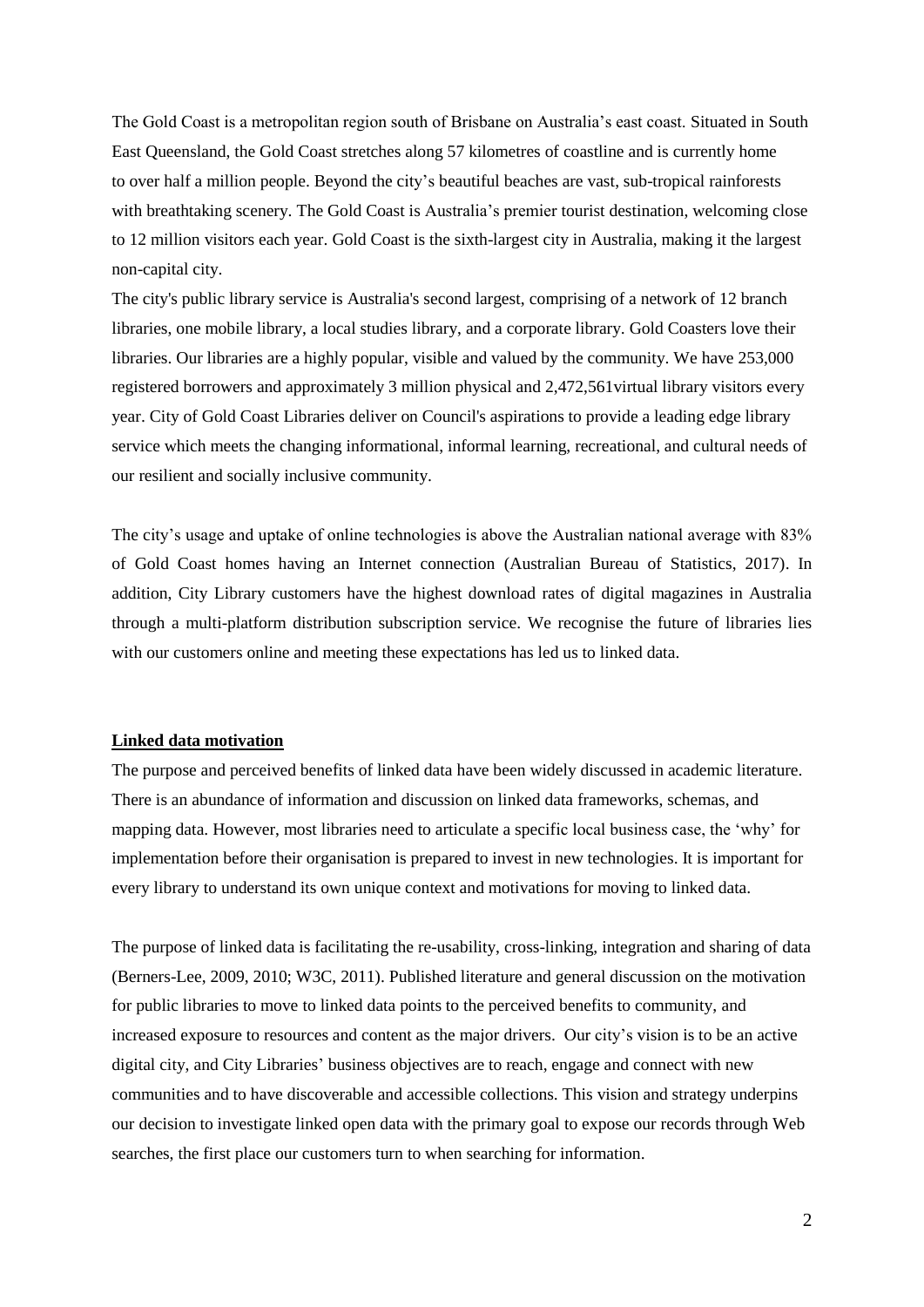While 44% of Gold Coast residents are library members, like all public libraries, City Libraries aims to attract more customers. The issue lies in how to appeal to elusive non-library users. In a three-year study, Houen identifies that some of the assumptions around non-library users have been confirmed: "the internet is a strong rival, that non-users would rather buy books than borrow them (several of the non-users were super keen readers) and many have their needs met through other channels" (Houen, 2011). The clearest message received when surveying both non-users and users alike was: "Remind us that you are there, and then we will use you more!" (Houen, 2011). In order to remind users and nonusers that libraries exist, our data must be accessible where they are, in rival territory, the Web. The Web represents the biggest alternative–and some say threat to libraries–while also offering significant opportunities.

The Web provides an opportunity for libraries in the form of linked data, enabling serendipitous results in information searching, further exposing libraries to both users and non-users. Serendipity in this context can be defined as providing "…services that will connect people with online ephemera they would not normally find on their own" (Krotoski, 2011). Serendipity has a long tradition in the history of science as having played a key role in many significant discoveries; this includes taking home 20 books from your library visit when you only intended to borrow one. Serendipity is also an integral part of the web browsing experience. Linked data allows for the possibility of serendipity in information searching, finding information one didn't even know they were looking for, just like browsing the library shelves. In this way, searches performed via search engines such as Google, could allow users to "bump" into the information they need from their local public library (Krotoski, 2011).

Another incentive for City Libraries to enter the linked data environment is to enrich professional practice, and participate in the evolving conversation surrounding information retrieval. All libraries need to have a strong voice in the evolution of linked data, in order to enhance the ways in which users access the information they require. It is common practice for library software vendors to direct the features and functions of the tools libraries use to interact with their customers. This places software development is in the hands of system vendors, with the vendor controlling the data structure within the system. Generally, libraries are reliant on vendor's enhancement roadmaps and implementation timeframes to enable advancement in any technology based offerings. Academic, special and public libraries all have very different and unique motivations, needs and strategies related to the technologies employed to support respective operations–yet a relatively small niche market of library vendors serve us all. Libraries have an opportunity to take the reins in the inevitable transition to linked data and to tell library vendors what we require. In addition, freeing library data from insulated library management systems may provide an opportunity for libraries to look beyond traditional library vendors when considering technology partners. The opportunity to work with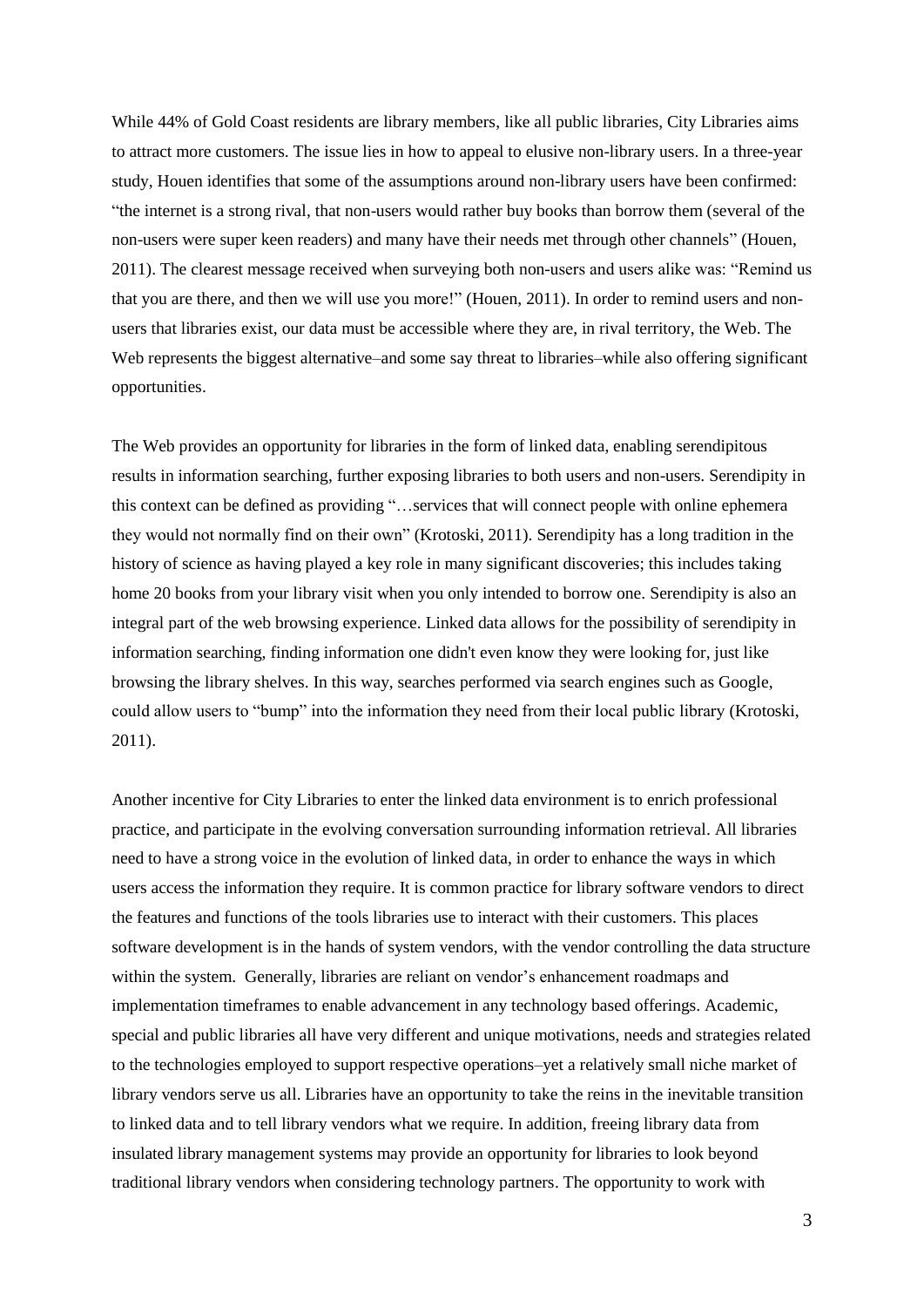innovative web specialists from non-library environments could potentially allow libraries to offer dynamic and unique web based services.

A public library is a library for the public. As catalogue data is an important discovery resource for the library's end-user services, the public library should keep in mind that it is the public, the customers; the data should be made to facilitate resource discovery. Cataloguers have produced catalogue data as a tool for librarians so that they, in turn, could use it to assist their customers. This is not the case anymore. Customers search the online catalogue independently and are more involved in self-discovery. Nevertheless, cataloguing rules, classification schemes and metadata formats still tend to be 'librarian readable' and remain a mystery to most customers. Linked data simply focuses on making the data rich and expressive, so that it can be applied and combined in as many ways as possible through 'speaking' in a way our customers and the Web understands which is very appealing to City Libraries.

## **Making linked data happen**

A common sentiment, in literature about linked data in libraries, is that libraries must be not only on the Web, but of the Web. They must change from the old document-centric model to a more datacentric model, and linked data is one way to accomplish that. Librarians are in an excellent position to take the data already contained in millions of catalogue records and set it free to live on the Web. Linked data is a logical evolutionary step for the established principle of freedom of access to information.

Moving away from cataloguing in MARC and transitioning to a linked data ecosystem in any given library service, is not without obstacles and some of the hurdles which need to be considered include:

- modifying ILS and discovery services to optimise indexed bibliographic data based on linked data orientated structures
- ensuring library suppliers are able to provide bibliographic records based on linked data
- upskilling library staff, providing cataloguing and interpreting linked data skills
- convincing your organisation to pay for linked data and
- re-educating library users and non-users that they can now search like Google on the library catalogue

Each one of these requirements is a huge undertaking and considering the low risk profile associated with many library environments, it is understandable that linked data is not yet widely implemented in public libraries.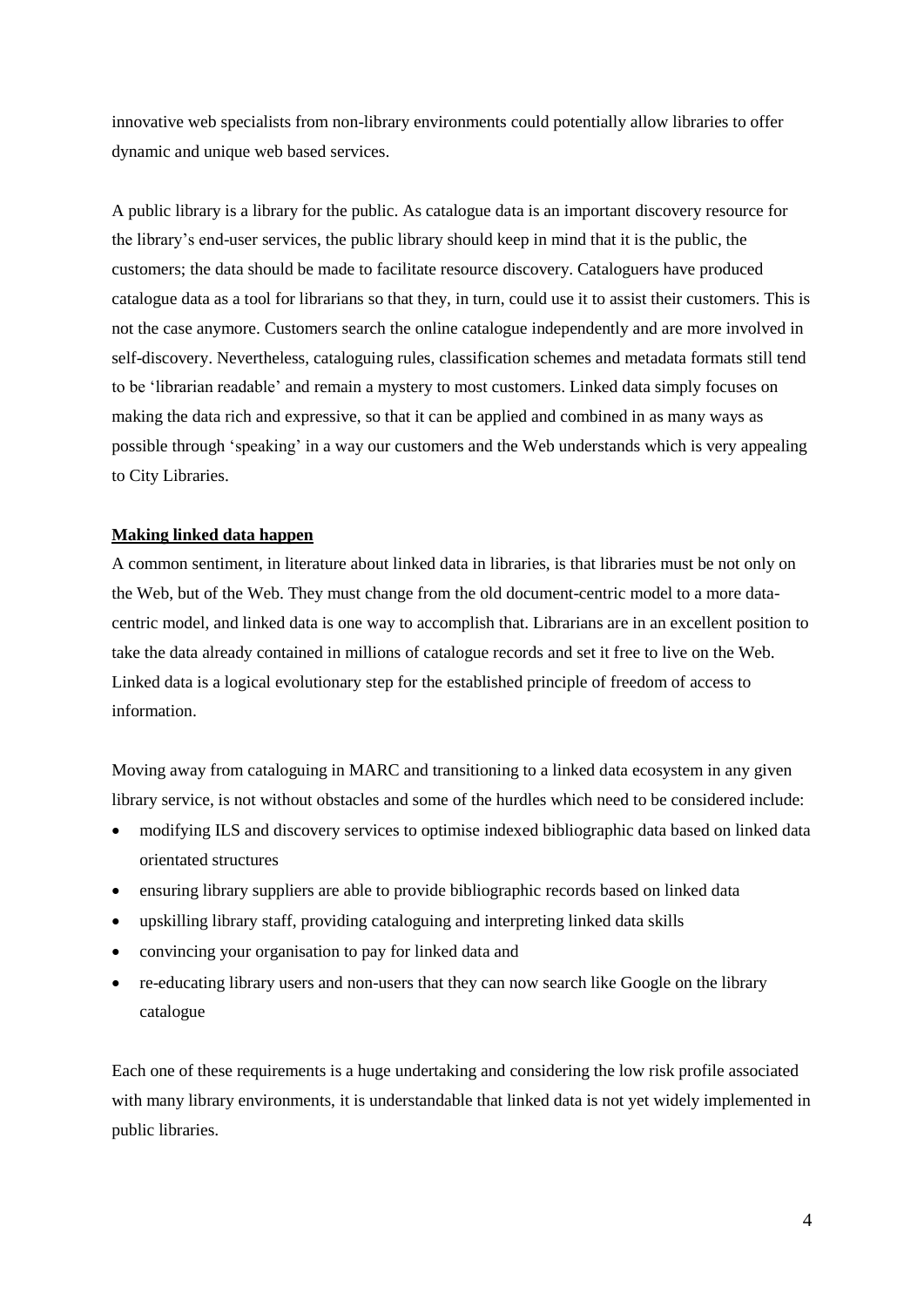Current library system limitations and the complexity of the technology are a major concern, as well as the intimidating thought of transitioning away from MARC, a standard that is as old as many librarians working in the industry.

There is also the challenge and significant resources, time and effort required to prepare data to be fit for purpose, as well as converting masses of legacy data from MARC format to a new standard. For libraries like ours who utilise shelf-ready services, the outsourcing of cataloguing and end processing, there is significant financial investment in acquiring non-standard catalogue records for new resources.

Even without considering the challenges already mentioned– the fact remains that transitioning away from MARC toward any new bibliographic infrastructure system signifies an immense adjustment. As with any major shift in our profession, resistance to change plays a significant role. Publishing our records on the open web demands different technologies, work practices, skills sets and expertise, and represents a very major shift for libraries.

Building our knowledge and understanding of linked data concepts and tracking developments is difficult. There exists very few detailed implementation case studies published or statistics supporting the benefits, or otherwise, from libraries that have implemented linked data. The scarcity of implementation documentation and tools is cited in a recent survey by Karen Smith-Yoshimura, *Analysis of International Linked Data Survey for Implementers* (2016). The survey provides an overview of linked data implementations projects, and among other things difficulties faced publishing linked data cited by respondents. In the order of the most cited are:

- 1. Steep learning curve for staff
- 2. Inconsistency of legacy data
- 3. Selecting appropriate ontologies to represent our data
- 4. Establishing the links
- 5. Little documentation or advice on how to build the systems
- 6. Lack of tools
- 7. Immature software

While there are teething problems, the use of linked data is rapidly moving from the experimental, prototype phase into operational technology and, in time, these issues will be addressed as standards are formalised and tools established. It will take many years for the industry and Library Management Systems to migrate fully to the new standards and for now many libraries will have to continue with their existing workflow in obtaining and loading MARC records in their current library systems.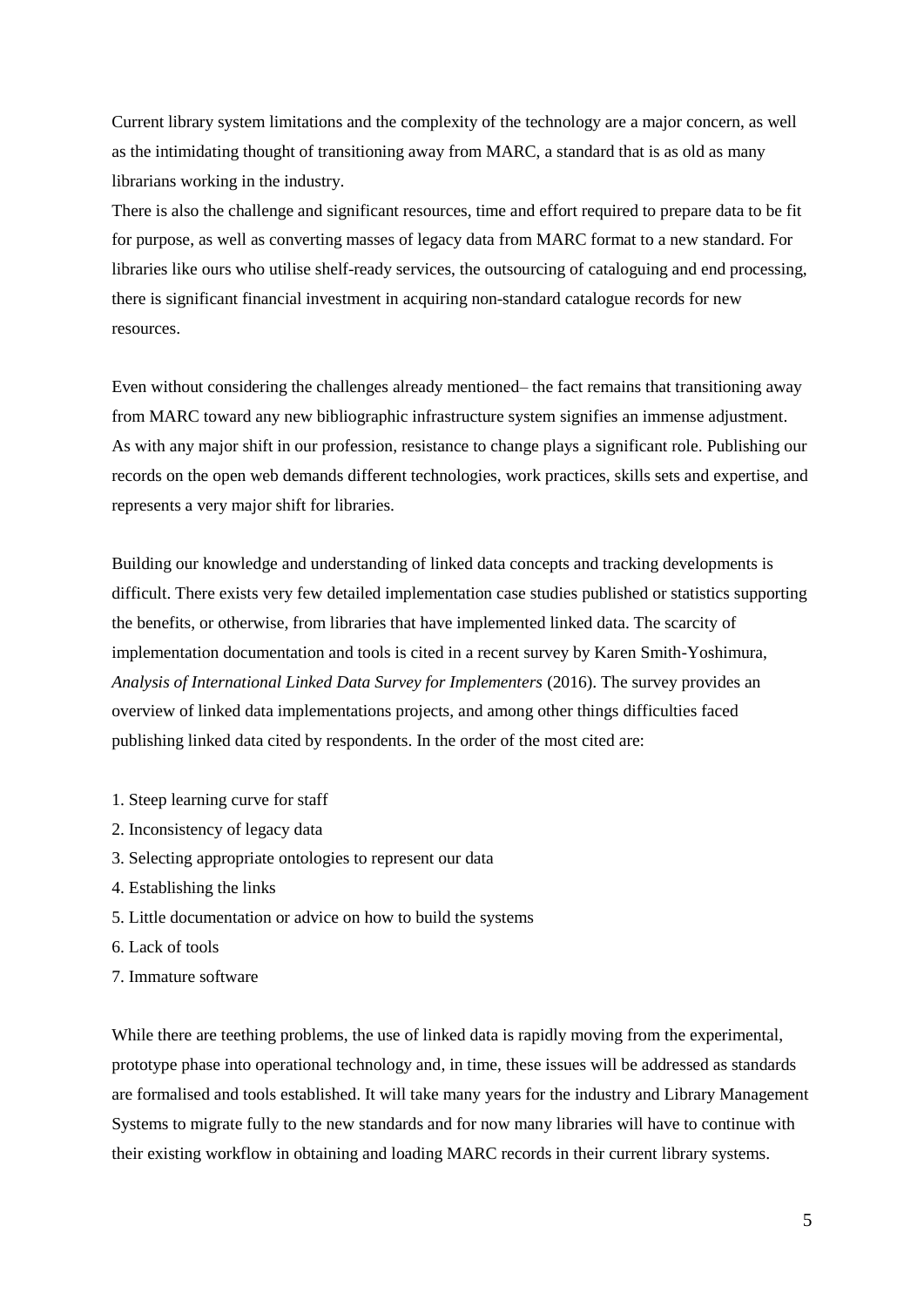#### **Where to from here**

Where does this leave public libraries interested in the tools and technologies that facilitate improved user experience based on linked data?

Like many libraries we do not want to wait years to be discovered on the Web. And while we might the financial capacity and motivation to make linked data happen, we are not in a position to develop, update and administer our own technical infrastructure to support the linked data ecosystem.

There are options for libraries to dip their toes in the linked data waters–after all best practices aren't always about technological capacity but about the experience libraries are able to provide to their customers.

A number of information discovery service vendors are working with Bibliographic Framework (or BIBFRAME) to harvest and convert MARC records to linked data using the BIBFRAME vocabulary. Records are enhanced with library location data making them geographically relevant to customers and the resulting data is linked across the libraries' local link graph and external Web sources. Once published to the Web, via the library.link network, library resources are discoverable through Web search engines or third party applications. Customers using a search engine would happen upon library data and be then taken to the local OPAC or discovery layer, at the record level.

Linked data discovery services offer levels of participation from one-time full database MARC record extraction through to subscription services with regular update harvests of MARC records from the Library Management Systems. The BIBFRAME data works in parallel with existing discovery layers and OPACs similar to other popular value added back-of-house applications.

In addition to the primary linked data service, some vendors offer data enrichment whereby data is supplemented with read-alike recommendations, appeal factors, and other reader information to provide additional access points and additional linked data formats. There isn't a single format that takes care of all linked data needs: Bibframe was developed specifically for the library community, schema.org is used by most search engines, and Facebook Open Graph is used for social data. All of these webs of data can connect to one another, so the more compatible data is with different formats, the more connected it will be. This effectively creates more access points, more relationships, more links, and more data for algorithms to understand and respond to.

Additional enrichment offerings also include reader's advisory service where additional metadata such as subject headings, genres, tone, pace, writing style, and appeal terms are added to BIBFRAME records, generating 'readalikes' and other information to help readers explore a library's collection. One vendor cites an enrichment layer will add 2-10x more data access points to your linked data.